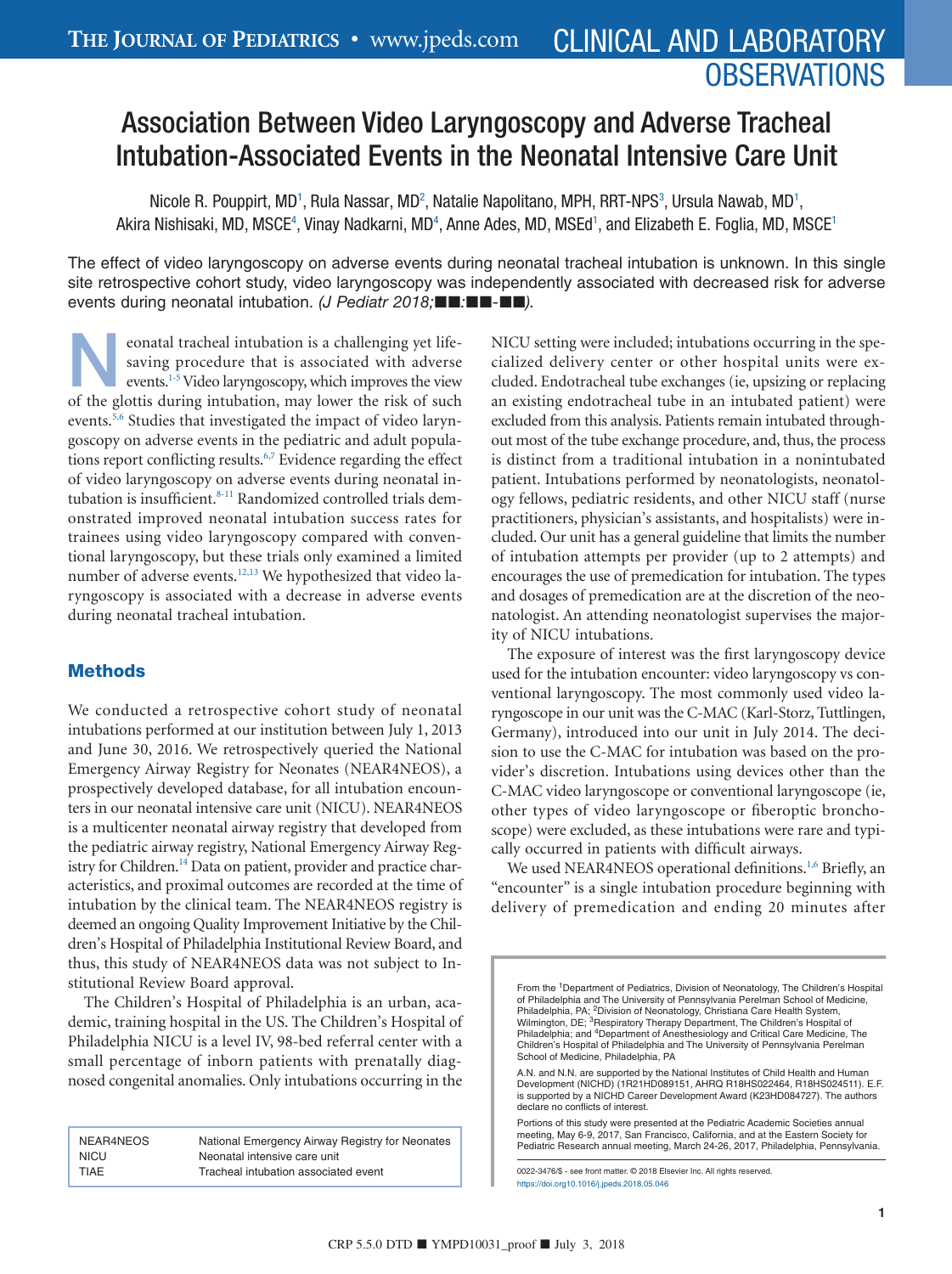securement of endotracheal tube. A "course" is defined as one method of intubation, including the initial device, approach, and medications used. An "attempt" begins with the insertion of a laryngoscope into the patient's mouth and ends when the laryngoscope is withdrawn. There can be many attempts during a course and multiple courses within an encounter. Only the first course of each intubation encounter was included in this analysis as the study question related to the initial approach to intubation. If a patient underwent multiple intubation encounters in the NICU throughout the study period, the first course of each of these encounters were included in the analysis.

Adverse tracheal intubation associated events (TIAEs) are categorized by NEAR4NEOS as nonsevere or severe. Examples of nonsevere TIAEs include mainstem bronchial intubation, esophageal intubation with immediate recognition, dysrhythmia (including heart rate <60 beats per minute), lip trauma, and pain or agitation requiring additional medication with delay in intubation. Examples of severe TIAEs include cardiac arrest with or without return of spontaneous circulation, esophageal intubation with delayed recognition, pneumothorax, pneumomediastinum, and laryngospasm. Severe oxygen desaturations are defined as  $\geq$ 20% decrease in SpO<sub>2</sub> (oxygen saturation) from the highest value prior to the procedure to the lowest value recorded at any point during the intubation. The highest  $SpO<sub>2</sub>$  value is obtained just prior to the intubation, during bag mask ventilation and premedication administration (if administered). Severe oxygen desaturation events are collected separately from TIAEs.

The primary outcome of this study was any adverse TIAE occurring during the first intubation course. Secondary outcomes included severe TIAEs, severe oxygen desaturation events, first attempt success rate, number of attempts during the intubation course, and overall success rates in the first course.

#### **Statistical Analyses**

Statistical analysis was performed using STATA 14.0 (Stata Corp, College Station, Texas). Baseline characteristics between groups who were intubated with video laryngoscopy and conventional laryngoscopy were analyzed using  $\chi^2$ , Fisher exact, and Wilcoxon rank-sum tests. Associations between the use of video laryngoscopy and adverse TIAEs, severe oxygen desaturation events, number of intubation attempts, and success rates were investigated using  $\chi^2$ , Fisher exact, and Wilcoxon rank-sum tests. Logistic regression was performed to determine the independent effect of video laryngoscopy on the outcomes of all adverse TIAEs, severe TIAEs, and severe oxygen desaturation events. In post-hoc analysis, the regression models were adjusted for covariates that significantly differed (*P* < .05) between the video laryngoscopy and conventional laryngoscopy groups in univariable analysis.

#### **Results**

Of 805 tracheal intubation encounters performed during the study period, 644 (80%) were performed with conventional

**Table I. Comparison of patient, practice, provider characteristics, and outcomes**

|                                                             | <b>Video</b><br>laryngoscopy<br>$(n = 161)$ | <b>Conventional</b><br>laryngoscopy<br>$(n = 644)$ | <b>P</b> value |
|-------------------------------------------------------------|---------------------------------------------|----------------------------------------------------|----------------|
| <b>Patient characteristics</b>                              |                                             |                                                    |                |
| Patient age, d (median, IQR)                                | 40 (10, 82)                                 | 15(1, 30)                                          | < .001         |
| Birth gestational age, wk (median,                          | 33 (27, 38)                                 | 33 (27, 37)                                        | .728           |
| $IQR$ ) (n = 513)                                           |                                             |                                                    |                |
| Current weight, kg (median, IQR)                            | 3.0(1.9, 3.7)                               | $2.6$ $(1.6, 3.3)$                                 | < .001         |
| Male sex                                                    | 94 (58)                                     | 369 (57)                                           | .803           |
| History of a difficult airway                               | 23 (14)                                     | 67 (10)                                            | .162           |
| Indication for intubation*                                  |                                             |                                                    |                |
| <b>Respiratory failure</b>                                  | 36 (22)                                     | 208 (32)                                           | .014           |
| Apnea/bradycardia                                           | 18(11)                                      | 95 (15)                                            | .243           |
| Upper airway obstruction                                    | 17(11)                                      | 26(4)                                              | .001           |
| Unplanned extubation                                        | 14 (9)                                      | 118 (18)                                           | .003           |
| Other indication <sup>†</sup>                               | 40 (25)                                     | 195 (30)                                           | .175           |
| Practice characteristics                                    |                                             |                                                    |                |
| Sedative/analgesic administration                           | 143 (89)                                    | 501 (78)                                           | .002           |
| Paralytic administration                                    | 129 (80)                                    | 284 (44)                                           | < .001         |
| First airway provider                                       |                                             |                                                    |                |
| Pediatric resident                                          | 7(4)                                        | 75 (12)                                            | .023           |
| Neonatology fellow                                          | 55 (34)                                     | 196 (30)                                           |                |
| Neonatology attending                                       | 8(5)                                        | 49 (8)                                             |                |
| Other (hospitalist, physician's                             | 91 (57)                                     | 324 (50)                                           |                |
| assistant, nurse practitioner)                              |                                             |                                                    |                |
| <b>Outcomes</b>                                             |                                             |                                                    |                |
| Any TIAE                                                    | 10(6)                                       | 124 (19)                                           | < .001         |
| <b>Severe TIAE</b>                                          | 3(2)                                        | 30(5)                                              | .110           |
| Severe oxygen desaturation                                  | 70/151 (46)                                 | 308/601 (51)                                       | .283           |
| First course number of intubation<br>attempts (median, IQR) | 1(1, 2)                                     | 2(1, 3)                                            | $-.001$        |
| First intubation attempt success                            | 101 (63)                                    | 284 (44)                                           | < .001         |
| First course success                                        | 153 (95)                                    | 625 (97)                                           | .203           |

Unless otherwise indicated, values represent patient n (%).

<span id="page-1-0"></span>Numbers in bold represent statistically significant values,  $P < .05$ 

\*Each intubation may have more than 1 indication.

<span id="page-1-1"></span>†Includes shock, procedural indication, hyperventilation, neurologic weakness, drug administration (including surfactant), and no airway protective reflex.

laryngoscopy and 161 (20%) were performed with video laryngoscopy (**Table I**). Compared with patients who underwent intubation with conventional laryngoscopy, patients intubated with video laryngoscopy were older (median 40 days, IQR [10-82] vs median 15 days, IQR [1-30], *P* < .001) and larger (median 3.0 kg, IQR [1.9-3.7] vs median 2.6 kg, IQR  $[1.6-3.3]$ ,  $P < .001$ ) at the time of intubation. Upper airway obstruction was a more common indication for intubation using video laryngoscopy. Compared with the conventional laryngoscopy group, the video laryngoscopy group more commonly received sedative/analgesic (89% vs 78%, *P* = .002) and paralytic premedication (80% vs 44%, *P* < .001).

Adverse TIAEs occurred in 134 intubations (17%) during the study period. The most common TIAEs were esophageal intubation with immediate recognition (10% of all encounters) and dysrhythmia including heart rate <60 beats per minute (3% of all encounters) (**[Table II](#page-4-0)**; available at [www.jpeds.com\)](http://www.jpeds.com). Adverse TIAEs occurred less frequently in intubations performed with video laryngoscopy (6%) than conventional laryngoscopy (19%), *P* < .001. There was no significant difference in the rate of severe TIAEs or severe oxygen desaturations between groups. Patients in the video laryngoscopy group underwent fewer intubation attempts (median 1, IQR [1-2] vs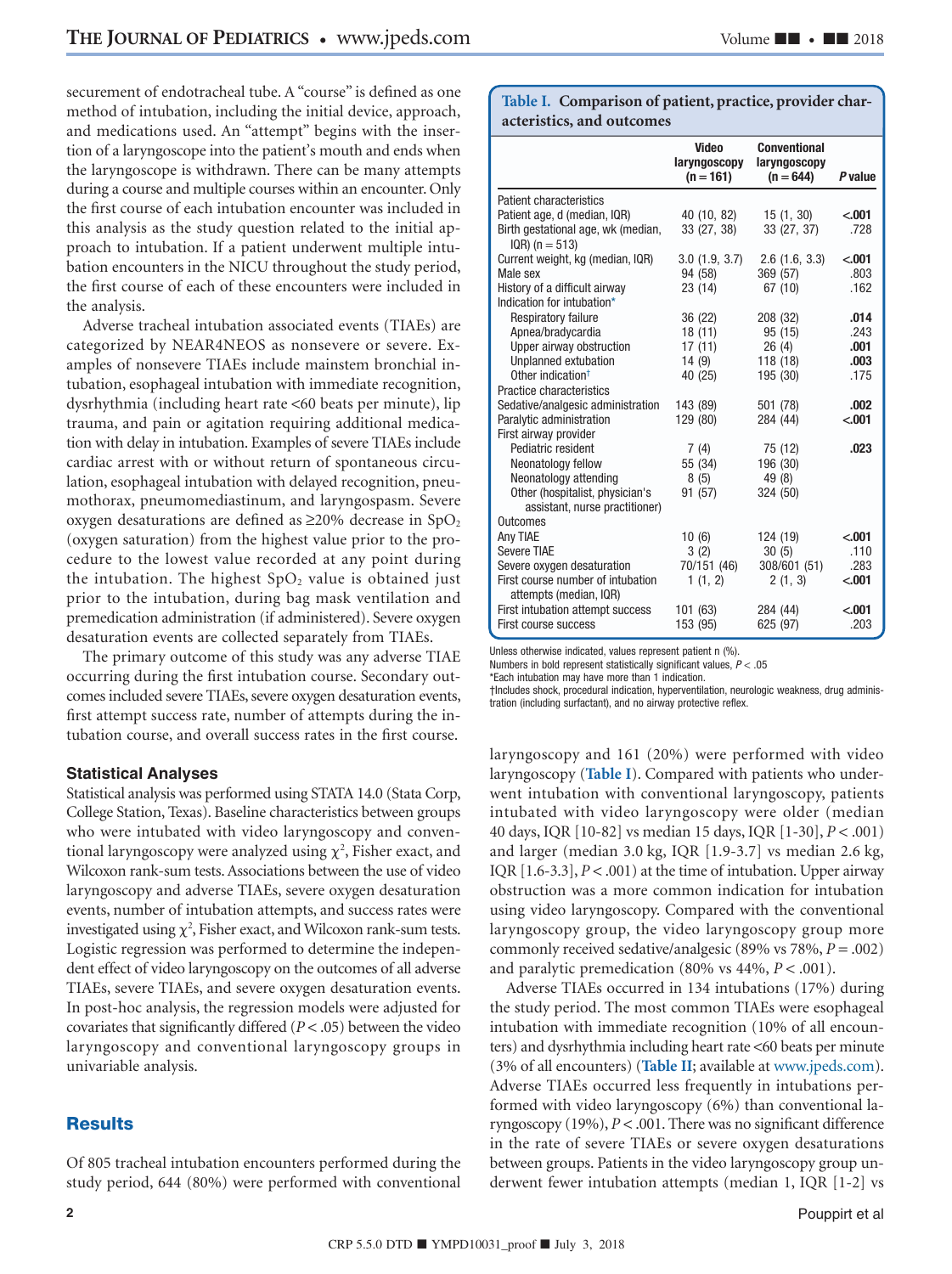|                                                                              | Any tracheal intubation<br>associated event | Severe tracheal intubation<br>associated event | Severe oxygen<br>desaturation event |  |  |  |
|------------------------------------------------------------------------------|---------------------------------------------|------------------------------------------------|-------------------------------------|--|--|--|
|                                                                              | OR (95% CI)                                 | OR (95% CI)                                    | OR (95% CI)                         |  |  |  |
| Video laryngoscopy                                                           | 0.43(0.21, 0.87)                            | 0.70(0.19, 2.53)                               | $1.06$ $(0.73, 1.55)$               |  |  |  |
| Sedative/analgesic administration                                            | $0.81$ (0.48, 1.37)                         | $0.68$ $(0.28, 1.65)$                          | 0.84(0.54, 1.30)                    |  |  |  |
| Paralytic medication                                                         | 0.35(0.22, 0.56)                            | $0.24$ $(.09, 0.66)$                           | $0.83$ $(0.59, 1.16)$               |  |  |  |
| Current weight (kg)                                                          | $1.00$ (0.86, 1.17)                         | 1.21 (0.92, 1.58)                              | $0.88$ $(0.79, 0.98)$               |  |  |  |
| Indication for intubation                                                    |                                             |                                                |                                     |  |  |  |
| Respiratory failure                                                          | $1.02$ (0.67, 1.56)                         | $1.72$ (0.79, 3.73)                            | 1.75(1.26, 2.43)                    |  |  |  |
| Upper airway obstruction                                                     | 0.59(0.21, 1.62)                            | 1.14(0.25, 5.28)                               | 2.32 (1.17, 4.60)                   |  |  |  |
| Unplanned extubation                                                         | 0.58(0.32, 1.05)                            | 1.17(0.43, 3.17)                               | 1.99(1.32, 3.01)                    |  |  |  |
| First attempt provider role                                                  |                                             |                                                |                                     |  |  |  |
| Neonatology fellow (reference)                                               |                                             |                                                |                                     |  |  |  |
| Neonatology attending                                                        | $1.60$ (0.75, 3.42)                         | 2.80(0.90, 8.67)                               | $1.58$ (0.86, 2.91)                 |  |  |  |
| Pediatric resident                                                           | 2.55 (1.29, 5.05)                           | $1.12$ (0.26, 4.85)                            | 2.05(1.18, 3.58)                    |  |  |  |
| Other NICU staff (nurse practitioner,<br>physician's assistant, hospitalist) | 1.69 (1.02, 2.79)                           | 1.58 (0.62, 4.02)                              | 1.20 (0.86, 1.68)                   |  |  |  |

<span id="page-2-0"></span>

| Table III. Multivariable analysis of characteristics associated with tracheal-intubation adverse events |  |  |  |  |
|---------------------------------------------------------------------------------------------------------|--|--|--|--|
|                                                                                                         |  |  |  |  |

Numbers in bold represent statistically significant values,  $P < .05$ 

Models include variables that were statistically significant in univariable analysis. Postnatal age was not included, as this is collinear with patient weight.

median 2, IQR [1-3], *P* < .001). Overall success rates of the first course between groups did not differ (95% vs 97%, *P* = .203), but first attempt success was higher in the video laryngoscopy group (63% vs 44%, *P* < .001).

After adjusting for patient and practice characteristics that differed between groups in univariable analysis, (**Table III**), video laryngoscopy remained significantly associated with a reduction in adverse TIAEs (OR 0.43, 95% CI 0.21, 0.87), but not with a reduction in severe TIAEs (OR 0.70, 95% CI 0.19, 2.53) or severe oxygen desaturation events (OR 1.06, 95% CI 0.73, 1.55).

### **Discussion**

We report on the effect of video laryngoscopy on comprehensive adverse events during neonatal intubation. In our cohort, video laryngoscopy was independently associated with a decreased risk for adverse TIAEs overall, but not with a decreased risk for severe TIAEs or severe oxygen desaturation events. Video laryngoscopy was also associated with an improved first attempt success rate and a decreased number of intubation attempts.

To date, the available studies of video laryngoscopy in neonatal intubation have largely focused on success outcomes; there are limited data regarding the influence of video laryngoscopy on adverse TIAEs. O'Shea et al performed a randomized trial of junior physicians performing neonatal intubation and found improved first attempt success rates when instructors could view the video laryngoscope screen during the procedure, compared with instructors without a visible screen (66% vs 41%). Lowest oxygen saturation, lowest heart rate, and duration of intubation did not differ between groups.<sup>12</sup> In a separate trial, Moussa et al also demonstrated that residents performing neonatal intubation had higher success rates with video laryngoscopy than conventional laryngoscopy (75% vs 63%), but the time to successful intubation was longer with video laryngoscopy (57 vs 47 seconds). Bradycardic episodes

and minimum oxygen saturation did not vary significantly between groups. The rate of mucosal trauma was higher in the conventional laryngoscopy group  $(4\% \text{ vs } 0\%).$ <sup>13</sup>

In our cohort, after controlling for important baseline patient characteristics that differed between groups, video laryngoscopy remained significantly associated with a decrease in adverse TIAEs as a group but not severe TIAEs. Severe TIAEs were a rare event, occurring in only 4% of intubation encounters. The largest impact of video laryngoscopy on adverse TIAEs was observed in esophageal intubations with immediate recognition. Although in some regard esophageal intubations represent "failed" intubation attempts, they add potential for additional harm from the invasive instrumentation of the upper airway and esophagus during endotracheal tube placement. Thus, we believe that esophageal intubations may be more detrimental to patient safety and should be considered separately from failed intubation attempts when the endotracheal tube is not inserted.

Consistent with our results, a large retrospective cohort study of 8875 pediatric intubations found that video laryngoscopy was associated with a decreased risk of adverse TIAEs, but not with a decreased risk of severe TIAEs.<sup>7</sup> Similar to our findings, the authors reported a decrease in mainstem intubations and esophageal intubations with immediate recognition when using video laryngoscopy (**[Table II](#page-4-0)**).

Observational studies and small trials of adult patients have shown improved intubation success rates with video laryngoscopy. However, in a post-hoc analysis of a large randomized trial conducted by Lascarrou et al, video laryngoscopy was associated with higher rates of adverse events.<sup>7</sup> It is possible that these contrasting results are due to anatomic differences in the neonatal airway, such as a more anterior glottis, which may lead to greater improvements in outcomes with video laryngoscopy in the neonatal population.<sup>15</sup>

Video laryngoscopy was not associated with a decrease in severe oxygen desaturations in our study. Previous studies have shown an increased or equivalent time to intubation when using video laryngoscopy compared with conventional

Association Between Video Laryngoscopy and Adverse Tracheal Intubation-Associated Events in **3** the Neonatal Intensive Care Unit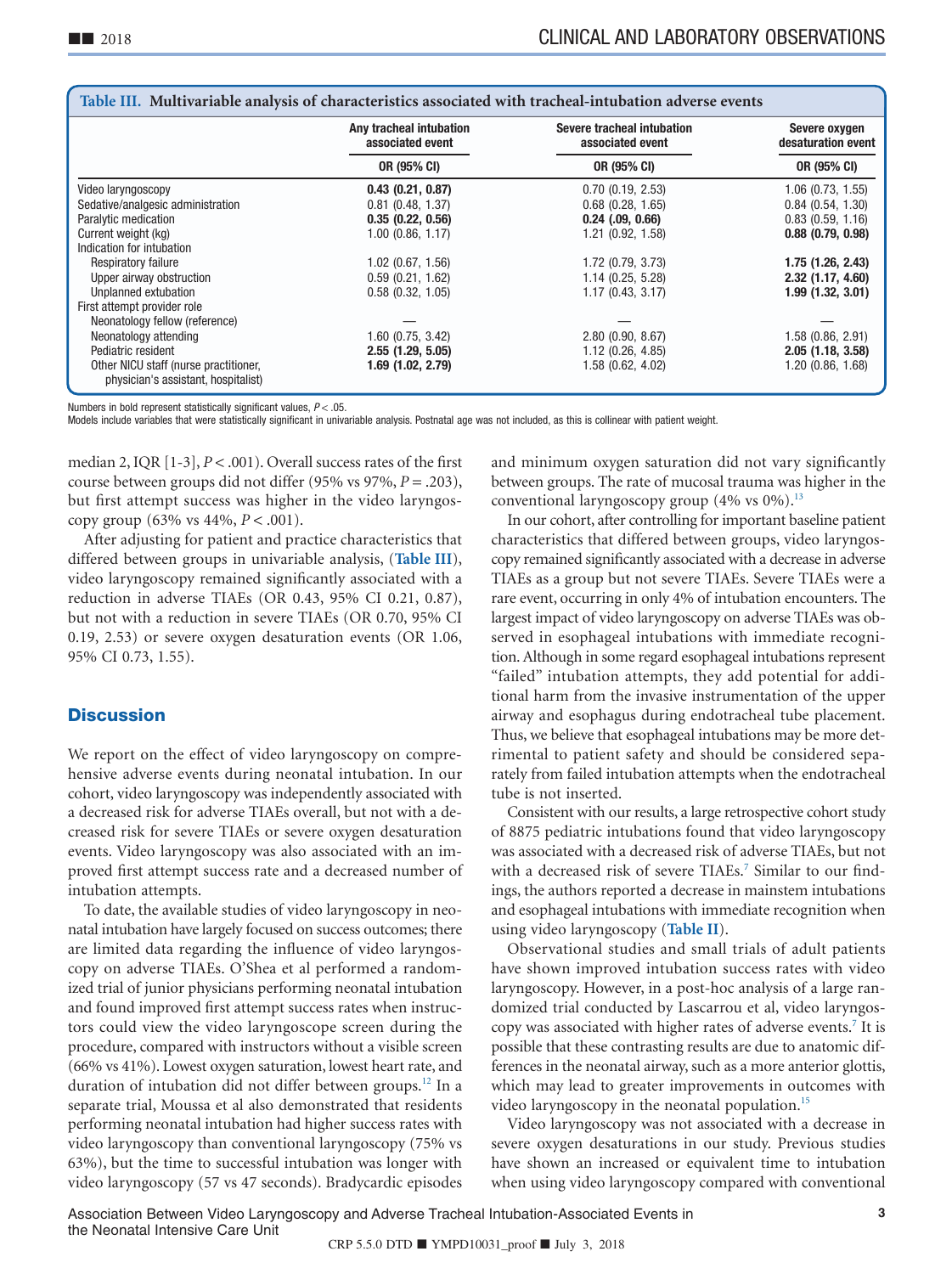laryngoscopy in pediatric and neonatal intubations.<sup>13,16,17</sup> We did not collect data about the duration of intubation attempts in this study. However, increased duration of intubation attempts with video laryngoscopy is a possible explanation for the lack of effect on severe oxygen desaturation events in this study.

Provider level and paralytic administration were also associated with adverse TIAEs (**[Table III](#page-2-0)**), which is consistent with findings from previous studies. $1,18$  Our results suggest that video laryngoscopy confers a further protective effect in addition to these factors.

One study limitation is this was a single site study in a level IV referral NICU. Our institution was one of the few NEAR4NEOS sites using video laryngoscopy and collecting data at the initiation of the study period, and our results may not be generalizable to all NICUs. A future prospective interventional trial is underway in the NEAR4NEOS network to assess the impact of video laryngoscopy on TIAEs. Also, TIAEs are self-reported by the clinical team in the NEAR4NEOS registry and may underestimate the true TIAE rate.

Study strengths include multivariable analysis of a large number of intubations using prospectively collected data in the NEAR4NEOS registry. In addition, this study evaluated a comprehensive list of adverse TIAEs using standardized operational definitions.

We found that video laryngoscopy was independently associated with decreased adverse events during neonatal intubation. These findings suggest video laryngoscopy is a helpful tool to optimize the safety and success of neonatal intubation in the NICU setting. ■

*We thank the National Emergency Airway Registry for Neonates (NEAR4NEOS) Investigators.*

Submitted for publication Feb 16, 2018; last revision received Apr 23, 2018; accepted May 30, 2018

Reprint requests: Nicole Pouppirt, MD, Department of Pediatrics, Division of Neonatology, The Children's Hospital of Philadelphia and The University of Pennsylvania Perelman School of Medicine, Main Hospital, Neonatology, 3401 Civic Center Blvd, 2NW, Philadelphia, PA 19104. E-mail: [pouppirtn@](mailto:pouppirtn@email.chop.edu) [email.chop.edu;](mailto:pouppirtn@email.chop.edu) [pouppirt@gmail.com](mailto:pouppirt@gmail.com)

# **References**

<span id="page-3-0"></span>1. [Foglia EE, Ades A, Napolitano N, Leffelman J, Nadkarni V, Nishisaki A.](http://refhub.elsevier.com/S0022-3476(18)30759-5/sr0010) [Factors associated with adverse events during tracheal intubation in the](http://refhub.elsevier.com/S0022-3476(18)30759-5/sr0010) [NICU. Neonatology 2015;108:23-9.](http://refhub.elsevier.com/S0022-3476(18)30759-5/sr0010)

- 2. [Hatch LD, Grubb PH, Lea AS, Walsh WF, Markham MH, Whitney GM,](http://refhub.elsevier.com/S0022-3476(18)30759-5/sr0015) [et al. Endotracheal intubation in neonates: a prospective study of adverse](http://refhub.elsevier.com/S0022-3476(18)30759-5/sr0015) [safety events in 162 infants. J Pediatr 2016;168:62.e6-6.e6.](http://refhub.elsevier.com/S0022-3476(18)30759-5/sr0015)
- 3. [O'Donnell CP, Kamlin CO, Davis PG, Morley CJ. Endotracheal intuba](http://refhub.elsevier.com/S0022-3476(18)30759-5/sr0020)[tion attempts during neonatal resuscitation: success rates, duration, and](http://refhub.elsevier.com/S0022-3476(18)30759-5/sr0020) [adverse effects. Pediatrics 2006;117:e16-21.](http://refhub.elsevier.com/S0022-3476(18)30759-5/sr0020)
- 4. [Sauer CW, Kong JY, Vaucher YE, Finer N, Proudfoot JA, Boutin MA, et al.](http://refhub.elsevier.com/S0022-3476(18)30759-5/sr0025) [Intubation attempts increase the risk for severe intraventricular](http://refhub.elsevier.com/S0022-3476(18)30759-5/sr0025) [hemorrhage in preterm infants-a retrospective cohort study. J Pediatr](http://refhub.elsevier.com/S0022-3476(18)30759-5/sr0025) [2016;177:108-13.](http://refhub.elsevier.com/S0022-3476(18)30759-5/sr0025)
- <span id="page-3-1"></span>5. [Sawyer T, Foglia E, Hatch LD, Moussa A, Ades A, Johnston L, et al.](http://refhub.elsevier.com/S0022-3476(18)30759-5/sr0030) [Improving neonatal intubation safety: a journey of a thousand miles.](http://refhub.elsevier.com/S0022-3476(18)30759-5/sr0030) [J Neonatal Perinatal Med 2017;10:125-31.](http://refhub.elsevier.com/S0022-3476(18)30759-5/sr0030)
- <span id="page-3-2"></span>6. [Grunwell JR, Kamat PP, Miksa M, Krishna A, Walson K, Simon D, et al.](http://refhub.elsevier.com/S0022-3476(18)30759-5/sr0035) [Trend and outcomes of video laryngoscope use across PICUs. Pediatr Crit](http://refhub.elsevier.com/S0022-3476(18)30759-5/sr0035) [Care Med 2017;18:741-9.](http://refhub.elsevier.com/S0022-3476(18)30759-5/sr0035)
- <span id="page-3-7"></span>7. [Lascarrou JB, Boisrame-Helms J, Bailly A, Le Thuaut A, Kamel T, Mercier](http://refhub.elsevier.com/S0022-3476(18)30759-5/sr0040) [E, et al. Video laryngoscopy vs direct laryngoscopy on successful](http://refhub.elsevier.com/S0022-3476(18)30759-5/sr0040) [first-pass orotracheal intubation among ICU patients: a Randomized Clini](http://refhub.elsevier.com/S0022-3476(18)30759-5/sr0040)[cal Trial. JAMA 2017;317:483-93.](http://refhub.elsevier.com/S0022-3476(18)30759-5/sr0040)
- <span id="page-3-3"></span>8. [Singh R, Singh P, Vajifdar H. A comparison of Truview infant EVO2](http://refhub.elsevier.com/S0022-3476(18)30759-5/sr0045) [laryngoscope with the Miller blade in neonates and infants. Paediatr](http://refhub.elsevier.com/S0022-3476(18)30759-5/sr0045) [Anaesth 2009;19:338-42.](http://refhub.elsevier.com/S0022-3476(18)30759-5/sr0045)
- 9. [Mutlak H, Rolle U, Rosskopf W, Schalk R, Zacharowski K, Meininger D,](http://refhub.elsevier.com/S0022-3476(18)30759-5/sr0050) [et al. Comparison of the TruView infant EVO2 PCD and C-MAC video](http://refhub.elsevier.com/S0022-3476(18)30759-5/sr0050) [laryngoscopes with direct Macintosh laryngoscopy for routine tracheal](http://refhub.elsevier.com/S0022-3476(18)30759-5/sr0050) [intubation in infants with normal airways. Clinics \(Sao Paulo\) 2014;69:23-](http://refhub.elsevier.com/S0022-3476(18)30759-5/sr0050) [7.](http://refhub.elsevier.com/S0022-3476(18)30759-5/sr0050)
- 10. [Hirabayashi Y, Otsuka Y. Early clinical experience with GlideScope video](http://refhub.elsevier.com/S0022-3476(18)30759-5/sr0055) [laryngoscope in 20 infants. Paediatr Anaesth 2009;19:802-4.](http://refhub.elsevier.com/S0022-3476(18)30759-5/sr0055)
- 11. [Holm-Knudsen R. The difficult pediatric airway—a review of new devices](http://refhub.elsevier.com/S0022-3476(18)30759-5/sr0060) [for indirect laryngoscopy in children younger than two years of age. Paediatr](http://refhub.elsevier.com/S0022-3476(18)30759-5/sr0060) [Anaesth 2011;21:98-103.](http://refhub.elsevier.com/S0022-3476(18)30759-5/sr0060)
- <span id="page-3-4"></span>12. [O'Shea JE, Thio M, Kamlin CO, McGrory L, Wong C, John J, et al.](http://refhub.elsevier.com/S0022-3476(18)30759-5/sr0065) [Videolaryngoscopy to teach neonatal intubation: a Randomized Trial.](http://refhub.elsevier.com/S0022-3476(18)30759-5/sr0065) [Pediatrics 2015;136:912-9.](http://refhub.elsevier.com/S0022-3476(18)30759-5/sr0065)
- <span id="page-3-6"></span>13. [Moussa A, Luangxay Y, Tremblay S, Lavoie J, Aube G, Savoie E, et al.](http://refhub.elsevier.com/S0022-3476(18)30759-5/sr0070) [Videolaryngoscope for teaching neonatal endotracheal intubation:](http://refhub.elsevier.com/S0022-3476(18)30759-5/sr0070) [a Randomized Controlled Trial. Pediatrics 2016;137:e20152156.](http://refhub.elsevier.com/S0022-3476(18)30759-5/sr0070)
- <span id="page-3-5"></span>14. [Nishisaki A, Turner DA, Brown CA 3rd, Walls RM, Nadkarni VM, Na](http://refhub.elsevier.com/S0022-3476(18)30759-5/sr0075)[tional Emergency Airway Registry for C, et al. A National Emergency](http://refhub.elsevier.com/S0022-3476(18)30759-5/sr0075) [Airway Registry for children: landscape of tracheal intubation in 15 PICUs.](http://refhub.elsevier.com/S0022-3476(18)30759-5/sr0075) [Crit Care Med 2013;41:874-85.](http://refhub.elsevier.com/S0022-3476(18)30759-5/sr0075)
- <span id="page-3-8"></span>15. [Lioy J, Sobol SE, eds. Disorders of the neonatal airway : fundamentals for](http://refhub.elsevier.com/S0022-3476(18)30759-5/sr0080) [practice. New York: Springer New York; 2015.](http://refhub.elsevier.com/S0022-3476(18)30759-5/sr0080)
- 16. [Sun Y, Lu Y, Huang Y, Jiang H. Pediatric video laryngoscope versus direct](http://refhub.elsevier.com/S0022-3476(18)30759-5/sr0085) [laryngoscope: a meta-analysis of randomized controlled trials. Paediatr](http://refhub.elsevier.com/S0022-3476(18)30759-5/sr0085) [Anaesth 2014;24:1056-65.](http://refhub.elsevier.com/S0022-3476(18)30759-5/sr0085)
- 17. [Vlatten A, Aucoin S, Litz S, Macmanus B, Soder C. A comparison of the](http://refhub.elsevier.com/S0022-3476(18)30759-5/sr0090) [STORZ video laryngoscope and standard direct laryngoscopy for intu](http://refhub.elsevier.com/S0022-3476(18)30759-5/sr0090)[bation in the pediatric airway—a randomized clinical trial. Paediatr Anaesth](http://refhub.elsevier.com/S0022-3476(18)30759-5/sr0090) [2009;19:1102-7.](http://refhub.elsevier.com/S0022-3476(18)30759-5/sr0090)
- 18. [Haubner LY, Barry JS, Johnston LC, Soghier L, Tatum PM, Kessler D, et al.](http://refhub.elsevier.com/S0022-3476(18)30759-5/sr0095) [Neonatal intubation performance: room for improvement in tertiary neo](http://refhub.elsevier.com/S0022-3476(18)30759-5/sr0095)[natal intensive care units. Resuscitation 2013;84:1359-64.](http://refhub.elsevier.com/S0022-3476(18)30759-5/sr0095)